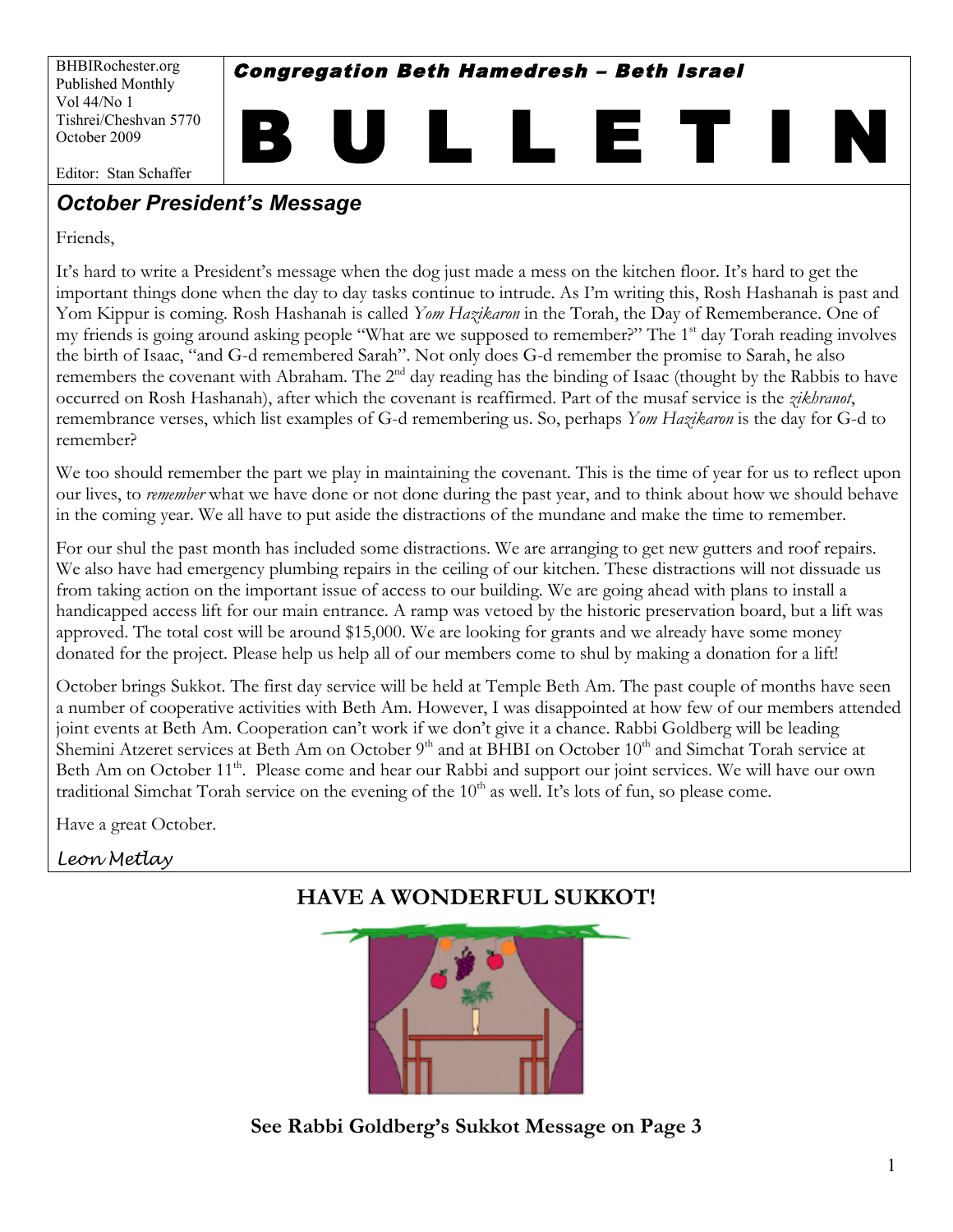# **BHBI CALENDAR OF EVENTS – OCTOBER 2009**

| Friday    | Oct 2  | 6:30 PM            | Erev Sukkot and Shabbat Evening Service at BHBI<br>Light candles at 6:31 PM                                                                                                                      |  |  |  |
|-----------|--------|--------------------|--------------------------------------------------------------------------------------------------------------------------------------------------------------------------------------------------|--|--|--|
| Saturday  | Oct 3  | 9:30 AM            | Joint Sukkot & Shabbat Morning Services with Temple Beth Am at Beth<br>Am<br>Light candles after 7:29PM                                                                                          |  |  |  |
| Sunday    | Oct 4  | 9:00 AM            | Sukkot Second Day Service with Temple Beth Am at BHBI                                                                                                                                            |  |  |  |
| Wednesday | Oct 8  | 7:30 PM            | Small Shul Collaborative Torah Study Session at BHBI                                                                                                                                             |  |  |  |
| Friday    | Oct 9  | 6:30 PM            | Joint Erev Shemini Atzeret and Shabbat Evening Services with Temple<br>Beth Am at Beth Am with Rabbi Goldberg Officiating<br>Light candles at 6:18 PM                                            |  |  |  |
| Saturday  | Oct 10 | 9:00 AM<br>8:30 AM | Joint Shemini Atzeret and Shabbat Morning Service and Yizkor with<br>Temple Beth Am at BHBI with Rabbi Goldberg Officiating<br>Erev Simchat Torah Service at BHBI<br>Light candles after 7:17 PM |  |  |  |
| Sunday    | Oct 11 | 9:30 AM            | Joint Simchat Torah Service with Temple Beth Am at Beth Am with<br>Rabbi Goldberg Officiating                                                                                                    |  |  |  |
| Monday    | Oct 12 | 7:30 PM            | Monthly Meeting of the BHBI Board of Trustees                                                                                                                                                    |  |  |  |
| Friday    | Oct 16 | 7:00 PM            | Shabbat Evening Service at Heather Heights in Pittsford<br>Light candles at 6:07 PM                                                                                                              |  |  |  |
| Saturday  | Oct 17 | 9:30 AM            | Torah: Beresheit<br><b>Shabbat Morning Service</b>                                                                                                                                               |  |  |  |
| Sunday    | Oct 18 | 9:00 AM            | Service, Breakfast and Discussion                                                                                                                                                                |  |  |  |
| Friday    | Oct 23 | 8:00 PM            | Shabbat Evening Service<br>Light candles at 5:56 PM                                                                                                                                              |  |  |  |
| Saturday  | Oct 24 | 9:30 AM            | <b>Shabbat Morning Service</b><br>Torah: Noah                                                                                                                                                    |  |  |  |
| Sunday    | Oct 25 | 9:00 AM            | Service, Breakfast and Discussion                                                                                                                                                                |  |  |  |
| Friday    | Oct 30 | 8:00 PM            | Shabbat Evening Service<br>Light candles at 5:46 PM                                                                                                                                              |  |  |  |
| Saturday  | Oct 31 | 9:30 AM            | Shabbat Morning Service<br>Torah: Lech Lecha                                                                                                                                                     |  |  |  |

# **THE RABBI GOLDBERG FUND**

We have recently started a Rabbi Goldberg Fund to enable us to engage Rabbi Goldberg to lead additional services at BHBI during the year in addition to the previously scheduled 16 joint services that he will be leading for BHBI and Temple Beth Am. Whenever the funds in the Rabbi Goldberg Fund reach a predetermined level, we will schedule an additional service with Rabbi Goldberg. To contribute to the Rabbi Goldberg Fund, please send a check in to BHBI with a notation that the contribution should be used for the Rabbi Goldberg Fund.

### **HELP SUPPORT OUR EFFORTS TO IMPROVE ACCESS TO BHBI FOR OUR DISABLED MEMBERS – MAKE A DONATION TO HELP US BUY A LIFT!**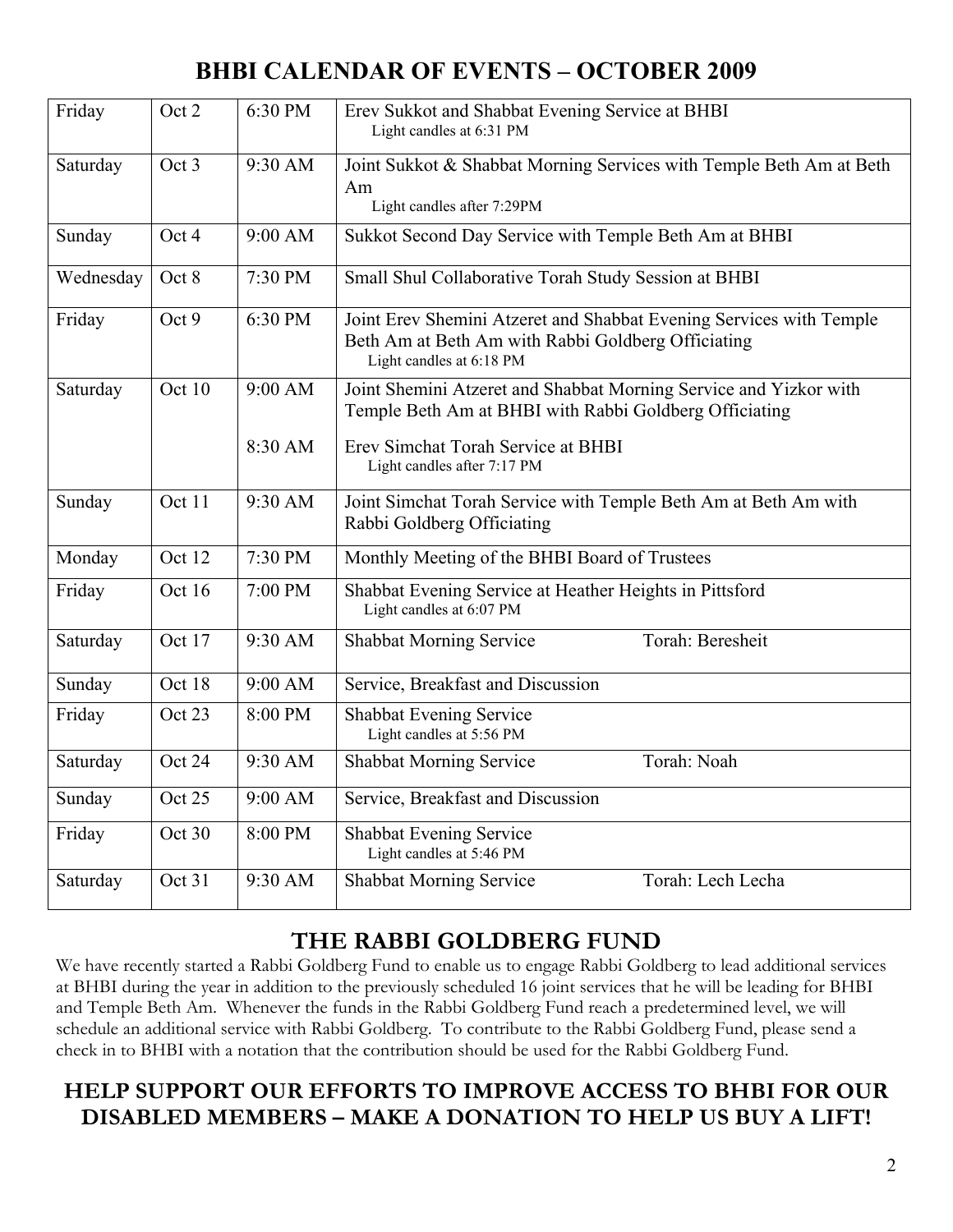

# **RABBI'S MESSAGE By RABBI GEOFFREY GOLDBERG**

Judaism is blessed with many beautiful and meaningful festivals which teach us to sense the preciousness and sanctity of time. As soon as one festival is over, another seems to be on the horizon—and all too often—just around the corner. Every observant Jew wonders, "why could not the *hagim* be spread out a little more evenly over the year?" This is a very valid question, especially at this time of the year when the *Yamim Nora'im* are followed immediately by Sukkot, Shemini Atzeret and Simchat Torah.

Perhaps an answer to this question lies within *Kohelet* ("Ecclesiastes" in English) which we read during Sukkot (this year on Shemini Atzeret). There we read such immortal words as:

Everything has its appointed time, and there is a season for every event under the sky.

There is a time to be born and a time to die,

A time to plant and a time to uproot.

A time to kill and a time to heal,

A time to destroy and a time to build,

A time to weep and a time to laugh,

A time to mourn and a time to dance….

A time to love and a time to hate,

A time for war and a time for peace (From *Kohelet*, Chapter 3).

Do we ever know when these times will occur? Occasionally we do, but for the most part we do not. We never know when joy will come into our lives, or illness strike and death occur. We never know when war will break out, a terrorist attack occur, or peace emerge after years of conflict. All we can do is to be prepared, as best we can, for whatever life brings. But most especially, when times of joy and happiness occur, we must seize the moment, give thanks, and rejoice.

So now we must seize the moment that the Sukkot season brings. I love the transition from Yom Kippur to Sukkot. On Yom Kippur we deny ourselves physical pleasures, we live, as it were, on a totally "spiritual" level for 25 hours. And then we throw ourselves into pure physicality: the beauty of the Sukkah and the tangibility of the Lulav and Etrog, to be experienced and enjoyed with all our senses.

In Temple times a ceremony called "Simchat beit ha-Sho'evah" the "Rejoicing of the Drawing of the Water" was performed. It was such a joyous occasion that it was said, "The one who has not seen the rejoicing of the Beit ha-Sho'evah" has never seen joy in that person's life" (*Mishnah, Sukkot*, 5:1). While we no longer perform this ceremony, surely we can say the same of the waving of Lulav and Etrog in particular, and the Festival of Sukkot as a whole. If you have never waved the Lulav and Etrog, or savored the exquisite fragrance of the latter, you have missed one of the joys of life. Don't miss out. Come to services. Of all the *ḥagim*, Sukkot must surely be the most beautiful, and many would say, the most fun.

*Ḥag Sameacḥ*,

*Rabbi Geoffrey Goldberg*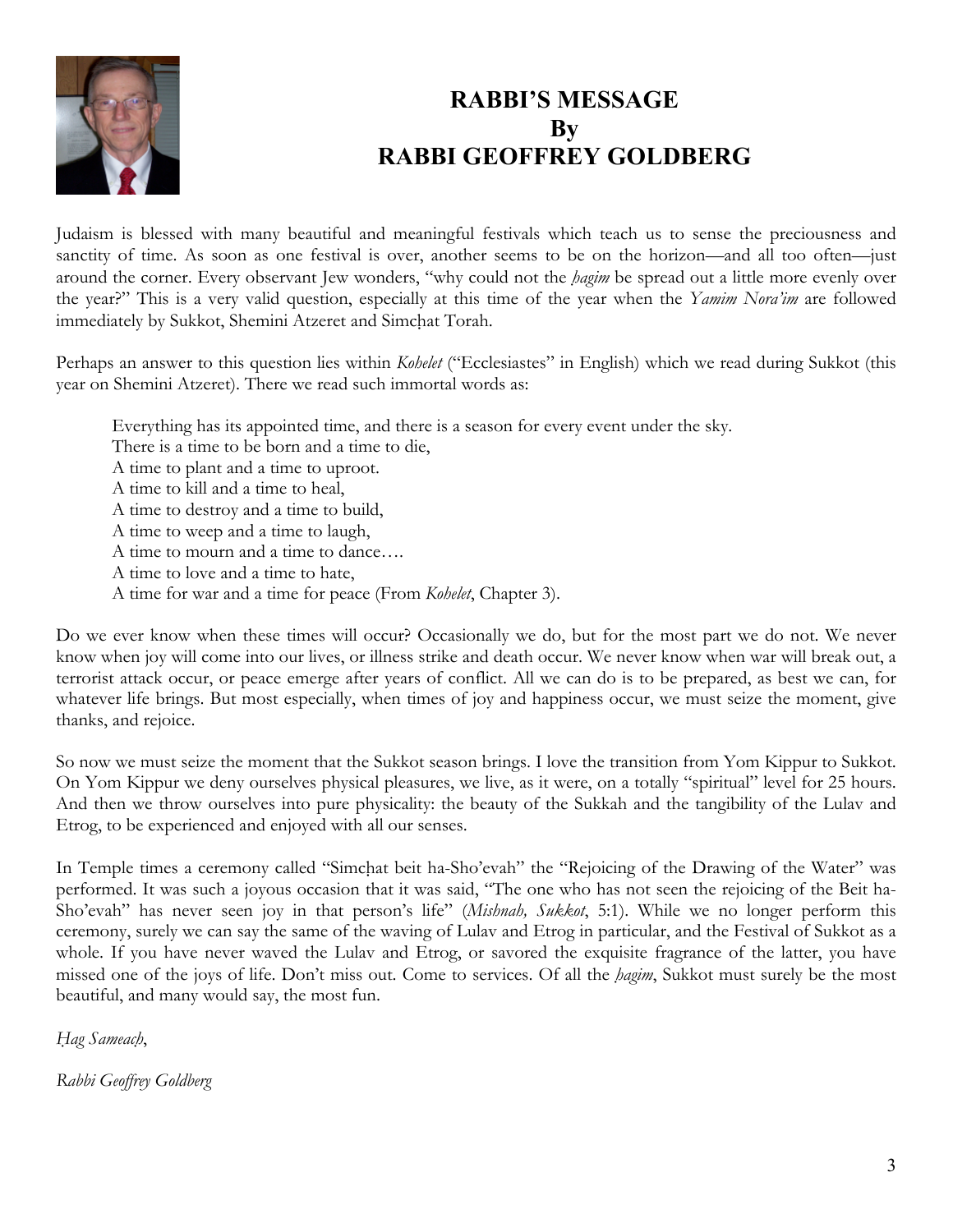# **YAHRZEITS**

At the following Shabbat Services, we will read the names of our late loved ones whose Yahrzeits will occur on that Shabbat or during the following week.

| October 2-3                                                                                       | Tishrei                          | October 16-17                                                                                                                     | Tishrei-<br>Cheshvan     | October 23-24                                                                              | Cheshvan                   | October 30-31                                                                                  | Cheshvan                   |
|---------------------------------------------------------------------------------------------------|----------------------------------|-----------------------------------------------------------------------------------------------------------------------------------|--------------------------|--------------------------------------------------------------------------------------------|----------------------------|------------------------------------------------------------------------------------------------|----------------------------|
| Irving Solomon<br>Harris I. Cenzer*<br>Jean Traub*<br>Marie L.<br>Steinmetz*<br>Robert Steinmetz* | 15<br>18<br>18<br>19<br>19<br>20 | Sam Gold<br><b>Bernard Israel</b><br>Celia Israel<br>Bessie Miller*<br>Ida Phillips<br>Sarah Rickler*<br><b>Blanche Florescue</b> | 29<br>30<br>30<br>2<br>4 | Ida Menter*<br>Clara Spencer<br>Marion Lazar*<br>Joseph D.<br>Stolnitz*<br>Ida Buckbinder* | 7<br>8<br>8<br>9           | Israel Astrachan*<br>Marion Grossman*<br>Nellie Beckler*<br>David<br>Mandelbaum<br>Lena Cohen* | 13<br>13<br>15<br>15<br>16 |
| Stanley Toker*<br>October 9-10                                                                    |                                  | $Ross*$<br>Charles Schnidman*                                                                                                     | $\overline{4}$<br>4      | Irene Bernstein<br>Mikolasek*<br>Bernard                                                   | 9                          | Sofya Kaminnik*<br>Ray Toker<br>Mosheh Lazar*                                                  | 17<br>17<br>18             |
| Daniel Horowitz<br>Beverly Clark*<br>David Israel<br>Morris Album*                                | 23<br>24<br>24<br>25             | Harry Silverman*<br>Rabbi Jordan Taxon<br>* Denotes name<br>memorialized on<br><b>BHBI</b> Memorial<br>Plaque                     | $\overline{4}$<br>4      | Lipschutz<br>Lottie<br>Astrachan*<br>Lewis Glaser<br>Alfred E. Hart*<br>Sol Weinstein*     | 10<br>12<br>12<br>12<br>12 | Nathan Pastor<br>Nachem Reb Tsvi<br>Hersh<br>Julia Goldman*                                    | 18<br>18<br>19             |

We pray that our mourners will be comforted among all the mourners of Zion and Jerusalem and that the memory of the deceased continues to be a blessing to all who knew them.

#### ---------------



**So far our** *TOPS* **Gift Card fundraiser has been quite successful. Remember,** *TOPS* **Gift Cards are now available through BHBI in \$50 denominations.**

> **To purchase** *TOPS* **Gift Cards, contact Stan Schaffer at 473-8072 or by e-mail at stanschaffer@frontiernet.net**

### **THANK YOU TO OUR KIDDUSH SPONSORS FOR THE MONTH OF SEPTEMBER**

| September 12 | The Congregation                                                                 |
|--------------|----------------------------------------------------------------------------------|
| September 19 | Art and Judith Mercer (Apples and Honey for Rosh Hashanah)                       |
| September 26 | The Congregation                                                                 |
| September 28 | Harris and Aline Honickman (Yom Kippur Break Fast in memory of Milton Honickman) |
|              |                                                                                  |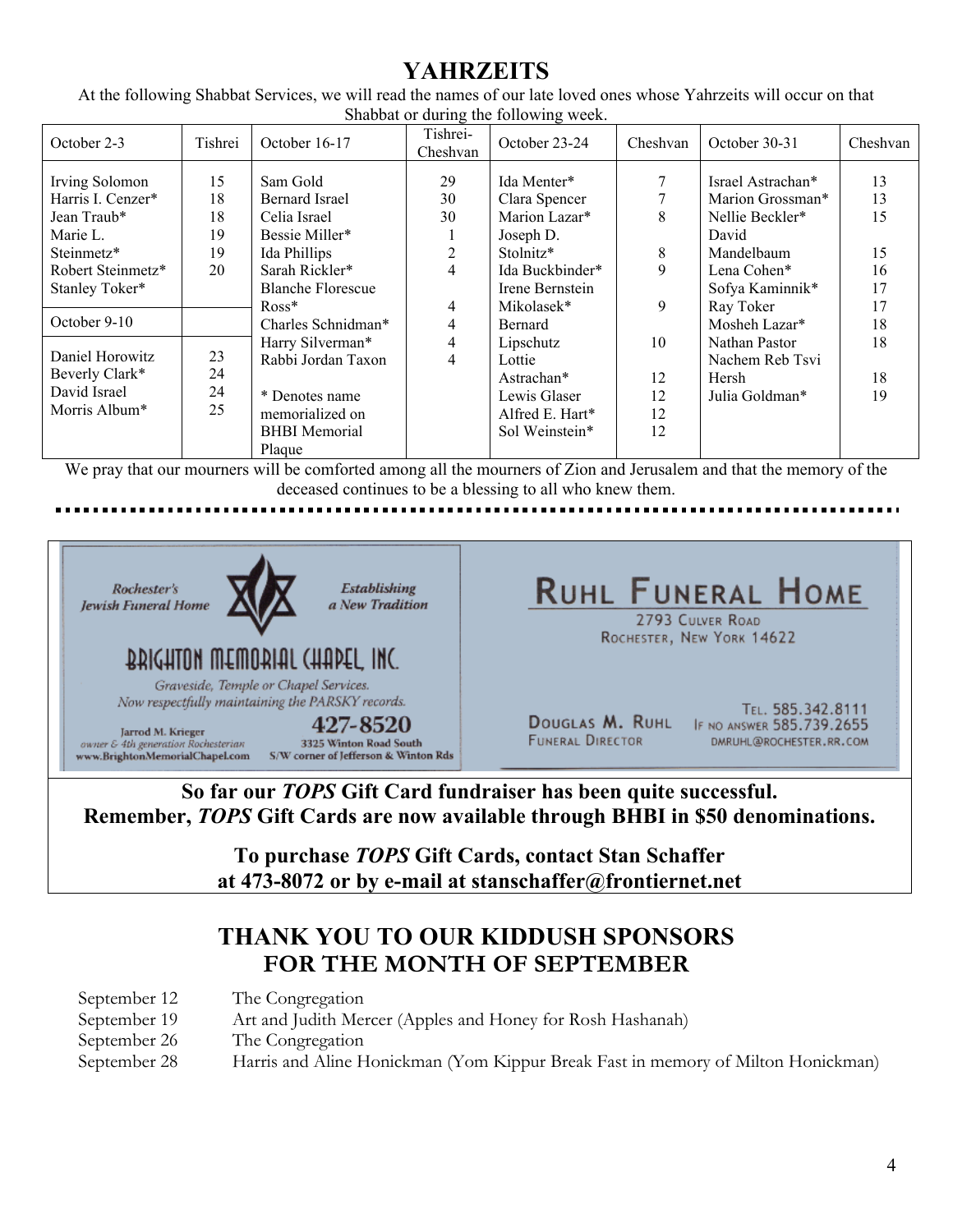#### **TO OUR DONORS -- THANK YOU FOR YOUR GENEROSITY!** *(Note: Donations to the High Holy Day Appeal will be acknowledged in the November BHBI Bulletin)*

### **GENERAL FUND**

*Steve and Ruth Teitel*

In memory of Mazel Tov Levy *Paul and Rose Israel*

### **TORAH FUND**

In memory of Steve Teitel's father *Helen and Steve Gulack*

In memory of Philip Rogachefsky *Harry Rogachefsky*

In honor of Chris and Andrea Paprocki and family *Julian and Sonia Sugarman*

In honor of the birth of Carley Denim Shapiro, daughter of Sarah and Casey Shapiro, grand-daughter of Ruth and Steve Teitel *Ruth and Steve Teitel*

> In memory of Joseph Teitel  *Ruth, Steve and Jack Teitel*

In honor of the congregation for the kindness shown on the passing of Steve's father *Ruth and Steve Teitel*

### **RABBI AARON SOLOMON SCHOLARSHIP FUND**

In honor of Esther Solomon's 103rd Birthday *Gloria and Stuart Kaplan*

### **RABBI GOLDBERG FUND**

*Stan and Elaine Schaffer*

### **BIMAH FLOWERS FOR THE HIGH HOLY DAYS**

*Leon Metlay and Nina Klionsky*

In memory of Mamie and Phillip Morrow, Bessie and Harry Cominsky, Edna and Carl Astrachan, and Bea and Jerry Levien

*Hanna and Norm Lester*

### **AMAZON.COM**

The next time that you want to buy something from Amazon.com go to the BHBI web page at www.BHBIRochester.org and click on the Amazon.com link. Each time you make a purchase after linking to Amazon.com from our web page, BHBI gets a percentage of the purchase. Buy gifts or something for yourself or your family and support BHBI at the same time!!

# **DO YOU KNOW ANYONE WHO IS UNAFFILIATED AND INTERESTED IN JOINING A CONGREGATION?**

Let them know about BHBI's special free 3 month trial membership (available to prospective first-time new members only). Have them contact BHBI at 244-2060 or BHBI@frontiernet.net and we will be happy to give them information about BHBI and this great offer!!